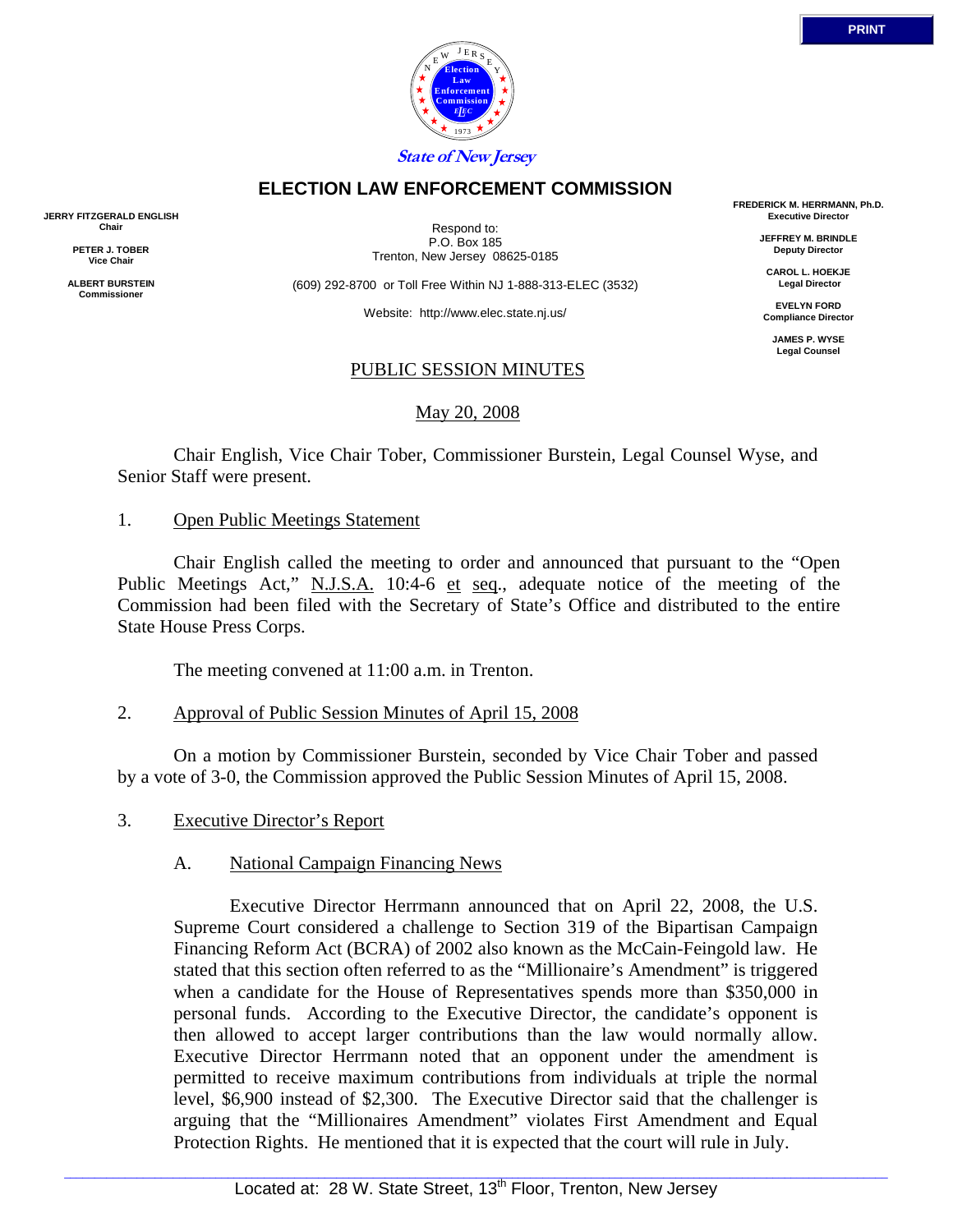### B. Staff Activities

 Executive Director Herrmann reported that the Center for Governmental Studies in California will soon be publishing two studies on public financing in New Jersey. The Executive Director indicated that one will deal with the Gubernatorial Public Financing Program and the other with the 2007 Clean Elections Pilot Project. According to Executive Director Herrmann, Special Programs Director Amy Davis and he have been providing technical assistance. It was noted by the Executive Director that the Center's staff will be footnoting ELEC's March report on the 2007 Pilot Project. He was told that the report was "really helpful" to the Center in writing its study.

## C. Pay-to-Play Disclosure Data

 Executive Director Herrmann informed the Commission that on April 7, 2008, Director Davis and her staff released ELEC's second annul tally of business entity filings under the State's Pay-to-Play Disclosure Law. He said that the Commission's data at this point for calendar year 2007 shows that 1,669 businesses had 21,414 contracts with New Jersey governmental entities and that the value of these contracts was \$5.4 billion. According to the Executive Director, ELEC statistics also revealed that the businesses made \$15.2 million in campaign contributions. Heather Taylor of the Citizens Campaign told the Star-Ledger that ELEC's disclosure efforts were "a useful tool."

## D. Legislative Budget Hearings

 Executive Director Herrmann advised the Commission that on April 17, 2008, Deputy Director Brindle, Director of Finance and Administration Steven Dodson, and he attended the Assembly Budget Hearing for the Department of Law and Public Safety, of which the Commission is an "in-but-not-of" agency. He noted that four days later, on April 21, 2008, they also attended the Senate Budget hearing on the department accompanied by Commissioner Burstein. The director thanked the Commissioner for attending the hearing and adding his support.

 Executive Director Herrmann stated that ELEC received one written question from the Office of Legislative Services (OLS) about the Commission's increasing responsibilities and decreasing resources. He indicated that the staff response highlighted the heavy additional workload resulting from the unfunded Pay-to-Play Disclosure Law of 2006 and the Ethics Reform Package of 2004, which included the Pay-to-Play Prohibition Law, the ongoing Clean Elections Program, and the most expansive Lobbying Law in the nation. The Executive Director mentioned that it also related that only 69 of ELEC's intended 90 positions were filled and that the recommended \$750,000 in budget cuts might endanger computer maintenance and the purchase of necessary supplies. Executive Director Herrmann advised the Commission that at the Senate Hearing he also responded to an oral question from Senator Philip Haines about the effects of more work and less money on the Commission. The Executive Director reiterated the staff's written response to OLS and emphasized the importance of ELEC's work as a governmental ethics agency.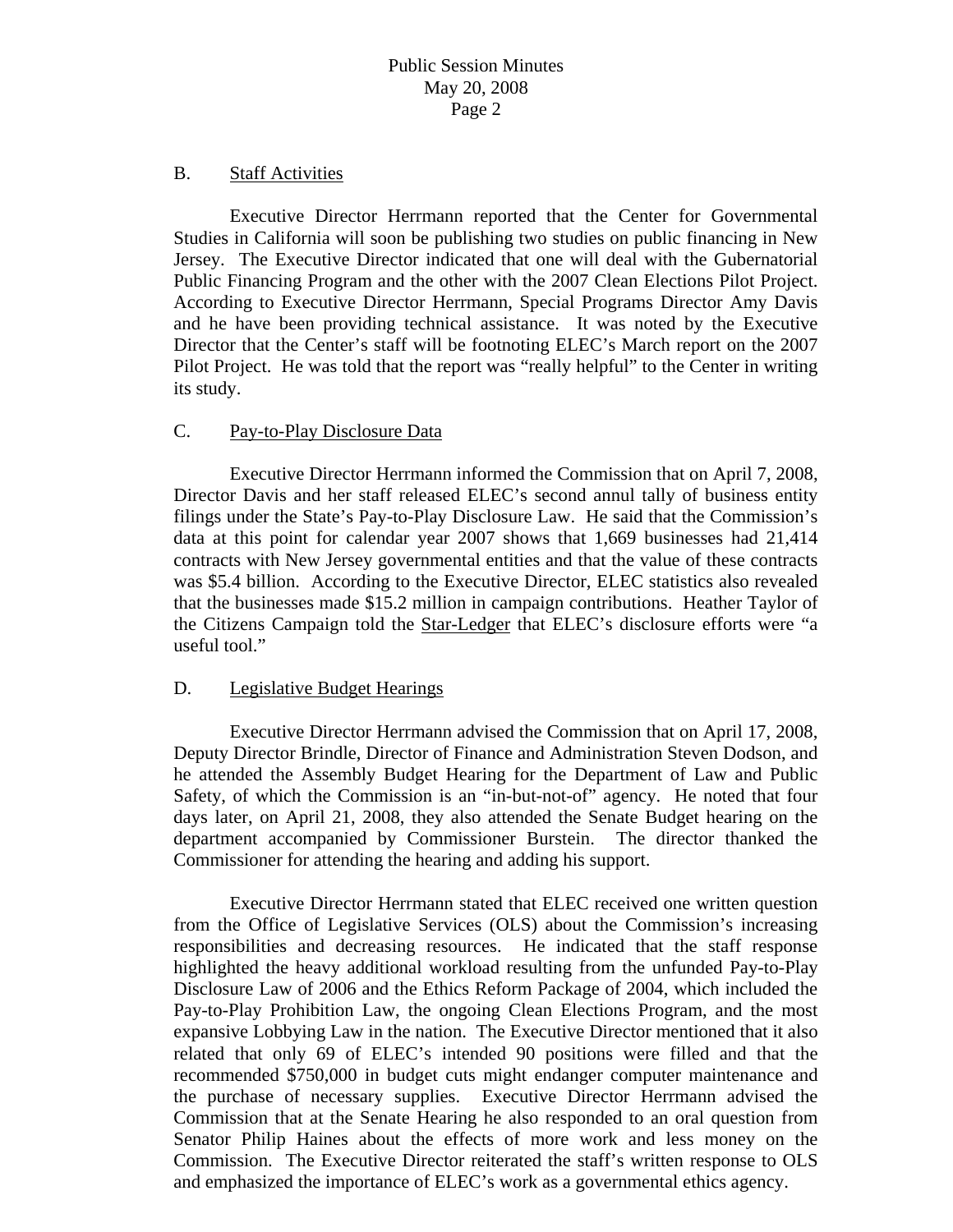### E. Legislative Developments

 Executive Director Herrmann informed the Commission that on May 8, 2008, he testified before the Senate State Government Committee on S-115 (Weinberg), which requires lobbyists to report on notices of representation payments by governmental clients. According to the Executive Director, the bill also requires that the Commission make such notices "easily available for public inspection through [ELEC's] Internet site." Dr. Herrmann told the Committee that he would review this legislation with the Commissioners at their next meeting. During his testimony, Executive Director Herrmann mentioned that ELEC might have a concern with getting an additional computer task at a time when its information technology budget was scheduled for a quarter of a million dollar reduction that could endanger maintenance of the entire computer system. Executive Director Herrmann suggested to the Commissioners that ELEC in the current budget climate needs to be very careful about accepting additional unfunded responsibilities. The Executive Director said that the bill was unanimously released.

### F. Impact of Staff Shortages

 Executive Director Herrmann reported that the Commission has position numbers from the Department of Personnel for 19 vacancies, eight of which are funded vacancies. He reminded the Commission that in January the staff offered one of these positions, Assistant Legal Counsel, to an applicant but has not yet received permission to hire her. He added that the filling of the other seven funded vacancies is uncertain because of budget reductions and the ongoing hiring freeze. Executive Director Herrmann advised the Commission that because of the large number of vacancies, ELEC only has three of six lawyer positions filled, one of four report reviewers, and nine of 15 compliance officers. He stated that the shortage of attorneys will continue to hurt the Commission's legal work, including the ability to process civil prosecutions. Moreover, he said, the report reviewer vacancies are eroding ELEC's ability to review reports in a useful timeframe and to correct technical filing errors before they lead to more serious problems. Executive Director Herrmann added that the lack of compliance officers is undermining the Commission's efforts to:

- answer candidate and treasurer filing questions on the phone or in person,
- conduct filer training sessions,
- support the media,
- comply with OPRA requests, and
- provide technical experts for the many trials prosecuting ethics law violators.

 Executive Director Herrmann commented that he has spoken with numerous officials in the Administration and the Legislature about the Commission's staffing and funding situation. By way of good news, Executive Director Herrmann reported that on May 9, 2008, the Administration announced to the Senate Budget and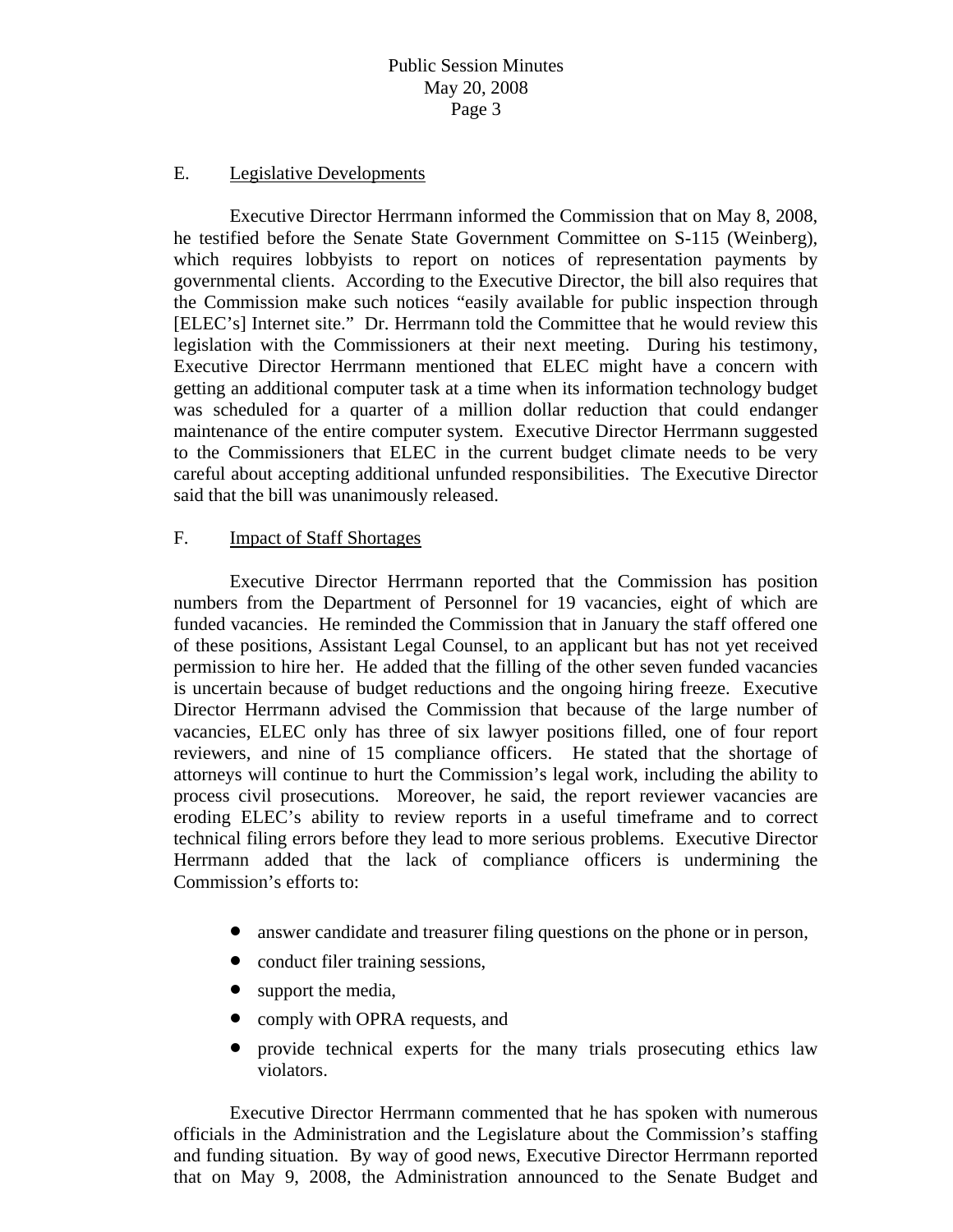Appropriations Committee a recommended restoration of \$500,000 to ELEC's operating budget, thereby offsetting the originally suggested cut to the budget of \$750,000. The Executive Director stated that with the restoration, ELEC would regain its lost computer and supplies funding as well as having the fiscal resources to fill the Deputy Legal Director position, the Assistant Legal Counsel position, and a Compliance Officer position. Executive Director Herrmann cautioned, however, that the Commission will still have \$250,000 less than it had in the last fiscal year and many needed positions unfilled while the hiring freeze continues. He said, moreover, that the \$120,000 cut to the Gubernatorial Public Financing Program's administration budget still stands, and that Fiscal Year 2009 remains a very difficult year for the Commission's fiscal and personnel resources.

G. Felice Fava

 Executive Director Herrmann reported that Special Programs analyst Felice Fava left the staff this month for a position in the private sector. He was a key member of the Special Programs Section and will be greatly missed. The Executive Director advised that the Section, which is responsible for administrating the Pay-to-Play laws as well as Clean Elections, will now be down to three persons instead of a full complement of four. He indicated that the vacancy will place an additional strain on ELEC's depleted staffing.

- H. Summer Meeting Schedule
	- June 17, 2008 at 11:00 a.m. in Trenton;
	- July 15, 2008 at  $11:00$  a.m. in Trenton; and,
	- August 19, 2008 (if needed) at 11:00 a.m. in Trenton.

 Chair English, noted that Mr. James A. Carey, Jr. is now overseeing the Authorities Unit and that Assistant Counsel Joseph Neal from his staff is in attendance. The Chair thanked the Governor for his support in restoring part of the Commission's budget. She noted, however, that the Commission is still in the need of a fourth Commissioner.

 Chair English, in following up upon Executive Director Herrmann's report on staff shortages, suggested that staff make the case for a hardship exemption to the hiring freeze. She asked whether or not it would be helpful to pre-emptively start this process now with regard to regular staff and public financing staff or wait until the budget is settled.

 Executive Director Herrmann suggested that ELEC wait until the budget process is completed. The Commission asked the staff to prepare a memorandum for the next meeting outlining the needed positions. Dr. Herrmann again thanked the Commissioners for their continuing support of ELEC's budget and personnel concerns.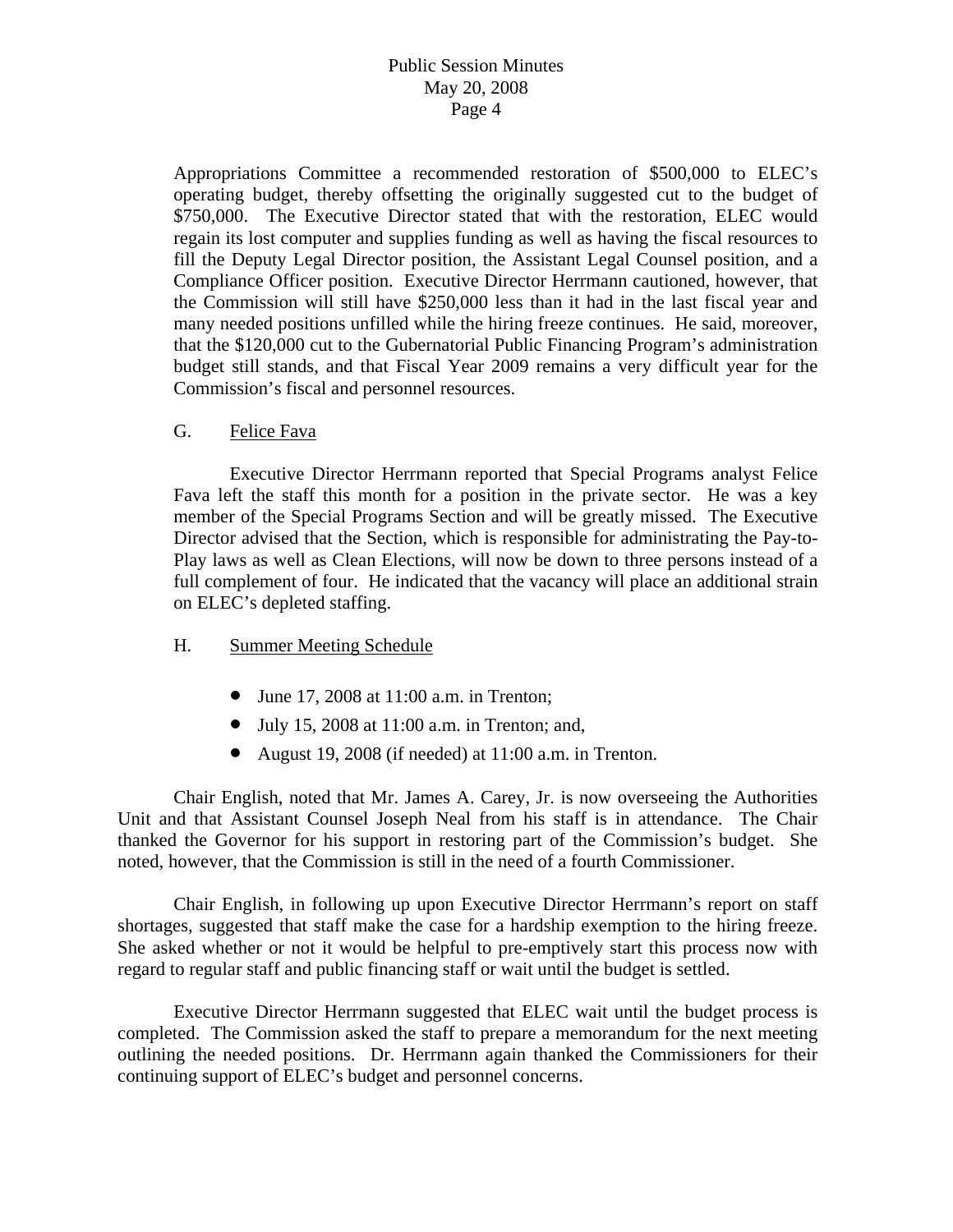#### 4. Additional Language for Proposed New Rules on Debate Sponsor Changes

 Staff recommended for the Commission's consideration the following additional language for the proposed new rules at N.J.A.C. 19:25-15.52A Notification to Commission of change in debate plans (Proposed New Rule), which were presented at the March Commission meeting, and further described at the April meeting. The section now reads:

 (a) An organization or organizations selected pursuant to N.J.A.C. 19:25-15.51 to sponsor a gubernatorial general election debate shall provide written notification to the Commission within 48-hours of any change made in the plans or arrangements for the debate submitted on the application pursuant to N.J.A.C.  $19:25-15.50(c)$ , (d) or (e). Such written notification shall include the reason for each change. A selected sponsor may use a facsimile transmission to the Commission at (609) 292-4238 for the limited purpose of filing this notification.

 (b) The Commission shall review any change submitted pursuant to (a) above and notify the organization or organizations whether or not the change is approved. The Commission's determination shall be based upon the degree to which the changes vary from the original approved application and the nature of the changes, including but not limited to whether or not such changes:

1. are within the control of the sponsor;

2. affect the interactive nature of the debates; or

3. compromise the ability to maximize outreach to the voting public.

The added language is underlined.

 Chair English suggested a technical change to the suggested rules, indicating that the word sponsor in (b)1. should be plural.

 Vice Chair Tober reiterated his concerns expressed at the April meeting. He said that he questioned the practical applicability of this new language. He asked, what action can the Commission really take if a change is made? Vice Chair Tober said that as a practical matter the Commission would not be able to find a replacement, thereby jeopardizing the holding of a debate.

 Commissioner Burstein stated that the Commission could simply require the sponsor to follow the original plan. He opined that any change should be substantial commenting that the word "materially" might be added to subsection (b) following the word "vary."

 Commissioner Burstein recommended that in subsection (a) language be added clarifying that a fax transmission should include information identifying the transmitter, and the date and time of the transmission.

Chair English invited members of the public to comment.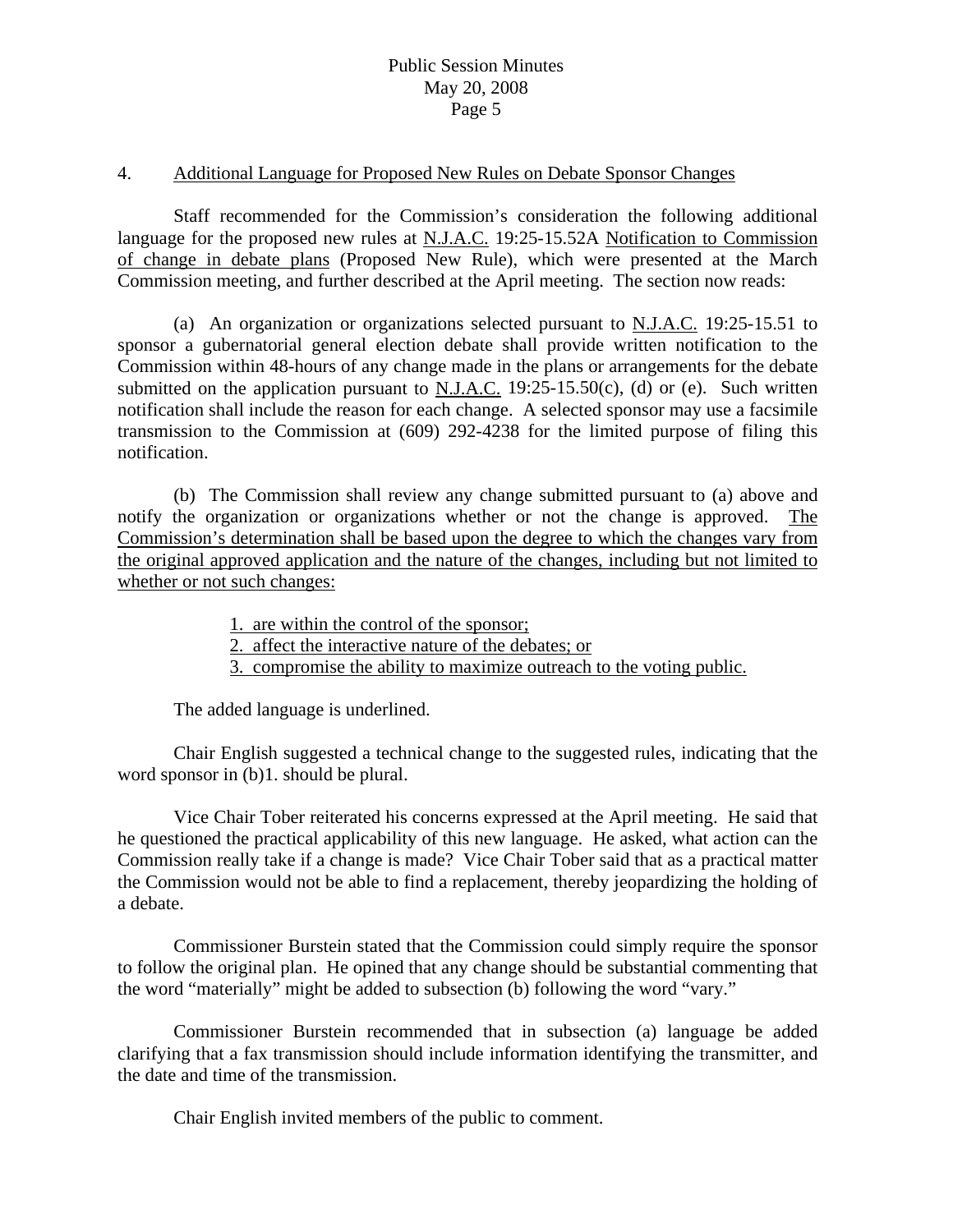Legal Director Hoekje noted that once the proposal is published, the public will receive formal notice with a written comment period as well as a public hearing.

 Chair English recognized Professor Ingrid Reed, Director of the New Jersey Project at the Eagleton Institute of Politics. Ms. Reed said that she applauded the Commission's effort to provide standards for debate sponsorship but that the Commission needs to be flexible. Ms. Reed stated that most importantly, the Commission should consider the extent of coverage of the debate provided by the sponsor. She said that reaching a wide audience was important and that the debate be held at least three weeks before the election. Ms. Reed indicated that the Commission should also take into account the number of times the debate will be re-shown and whether or not it will be made available on the Internet.

Chair English asked if Professor Reed cared to discuss Clean Elections.

 Professor Reed stated that the Commission was very important to Clean Elections. In fact, she said, those supporting the project may look to the gubernatorial program as a model for conducting debates. Professor Reed noted that there is no civic entity saying that it is important to voters to hear the views of candidates in a debate format and not in a 30-second sound bite. Professor Reed said that what ELEC has done in the past has served as a civic standard, a civic model. Ms. Reed stated that because voters pay for election administration, candidates have a responsibility to debate.

 In terms of Clean Elections specifically, Professor Reed said that the Eagleton Institute has formed a citizens task force. She said that Eagleton is preparing a Clean Elections report which looks at the six states having clean elections programs. In the chapter on New Jersey, she said, ELEC's report is referenced extensively. Professor Reed suggested that despite the State's budget woes, now was not the time to discontinue Clean Elections.

 Executive Director Herrmann acknowledged Professor Reed's support for the restoration of ELEC's budget.

 On a motion by Commissioner Burstein, seconded by Vice Chair Tober and passed by a vote of 3-0, the Commission approved the proposed rule with Commissioner amendments.

## 5. Resolution to go into Executive Session

 On a motion by Commissioner Burstein, seconded by Vice Chair Tober and passed by a vote of 3-0, the Commission resolved to go into Executive Session to discuss anticipated litigation, which will become public as follows:

A. Final Decision Recommendations in violation proceedings which will not become public. However, the Final Decisions resulting from those recommendations will become public not later than seven business days after mailing to the named respondents.